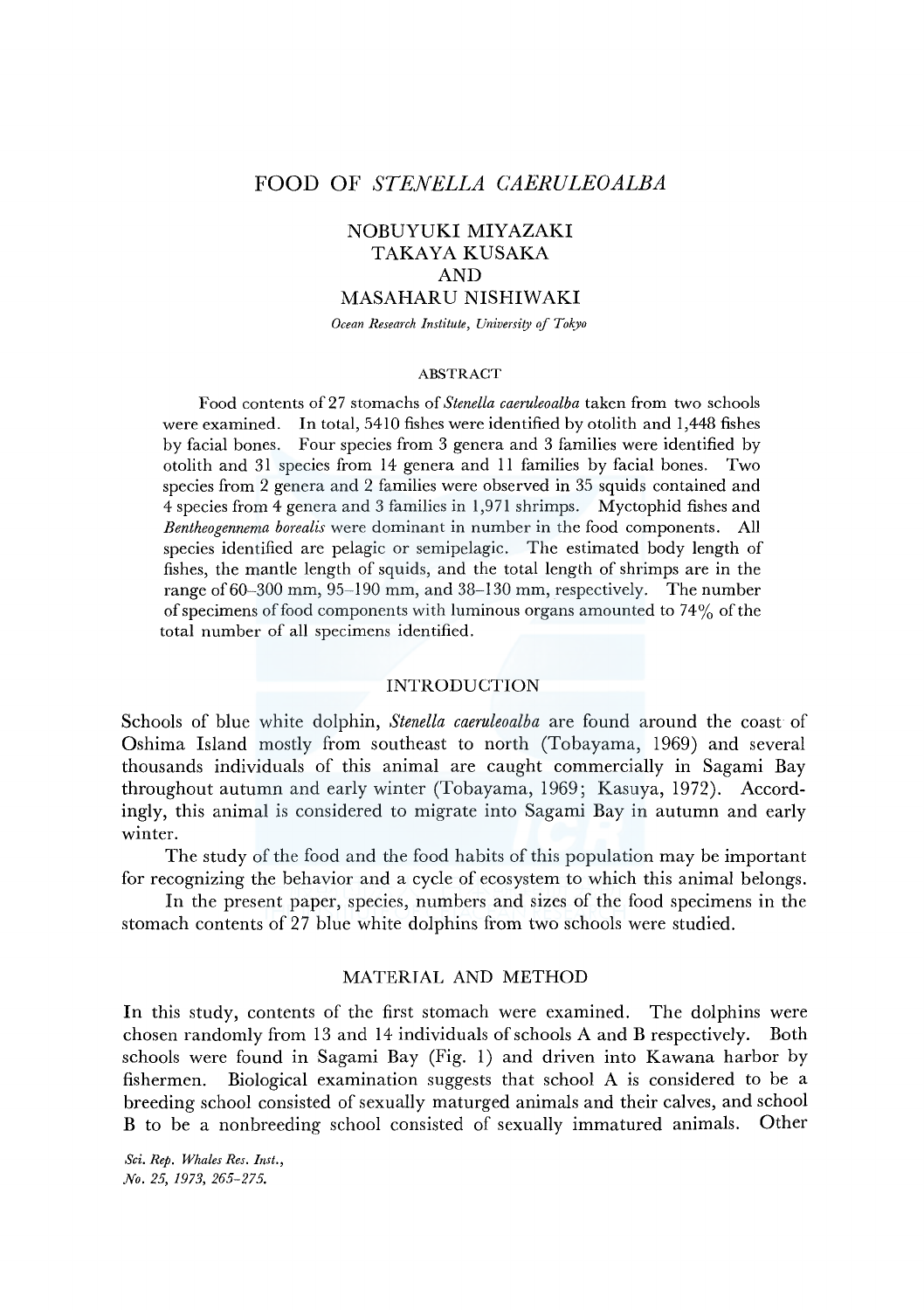#### 266 MIYAZAKI, KUSAKA AND NISHIWAKI

| Items                       |    |        | School A            | School B             |  |  |  |
|-----------------------------|----|--------|---------------------|----------------------|--|--|--|
| Time of found               |    |        | $09:002$ Dec. 1970  | $06:30$ 10 Dec. 1970 |  |  |  |
| Position of found           |    |        | 34°49'N 139°24'E    | 34°49'N 139°25'E     |  |  |  |
| Time of expire              |    |        | $13:00$ 2 Dec. 1970 | $09:00$ 10 Dec. 1970 |  |  |  |
| School size                 |    |        | 256                 | 88                   |  |  |  |
| No. of individuals examined |    |        | 255                 | 77                   |  |  |  |
| No. of stomachs collected   |    |        | 13                  | 14                   |  |  |  |
| Range of body length        |    |        | $108 - 250$ cm      | $182 - 245$ cm       |  |  |  |
|                             |    | female | 54                  | 0                    |  |  |  |
| School                      | М  | male   | 56                  | 16                   |  |  |  |
| composition                 | IM | female | 59                  | 16                   |  |  |  |
|                             |    | male   | 86                  | 45                   |  |  |  |

### TABLE !. BIOLOGICAL INFORMATION OF SCHOOLS A AND B, *STENELLA CAERULEOALBA.*

M and IM indicate mature and immature respectively.

### information is shown in Table 1.

The samples were taken to the laboratory after they had been freezed to  $-20^{\circ}$ C. In the laboratory, specimens were separated into three groups, fishes, squids and shrimps, then their species were identified.

As it has been formerly done (Kusaka, 1969, 1970; Kusaka and Thuc, 1972), fish species were used to be identified mostly by facial bones mainly by the urohyals, and partly by the otoliths. The number of specimens was counted by urohyals and otoliths. All otoliths refered in this report were sagittae. The body length of fish specimens was estimated from the size of the urohyal. Squid species were identified only by the half digested body and not by the beaks. The number of specimens, however, was counted by the beaks. Shrimp species were identified by the half digested individuals by the help of Dr. Y. Aizawa, and the number of specimens was also counted.

### RESULT

## *1. The weight of stomach content*

The weight of stomach contents of 26 dolphins is shown in Table 2. The average weight of those from school A is almost similar to those from school B. *2. Fish* 

In 27 stomachs of the dolphins 1,448 fishes found, were identified by facial bones and 31 species from 14 genera and 11 families were detected (Table 3). Among these fishes, 1,234 fishes of 13 species were found in both schools, 210 fishes of 15 species, were found only in school B and 4 fishes of 3 species, were found only in school A (Table 3).

Myctophid fishes are dominant in number amounting to 63.9% of the total number.

Myctophidae spp., *Poryipnus spinosus,* Gonostomatidae sp. and Chauliodontidae spp. have luminous organs.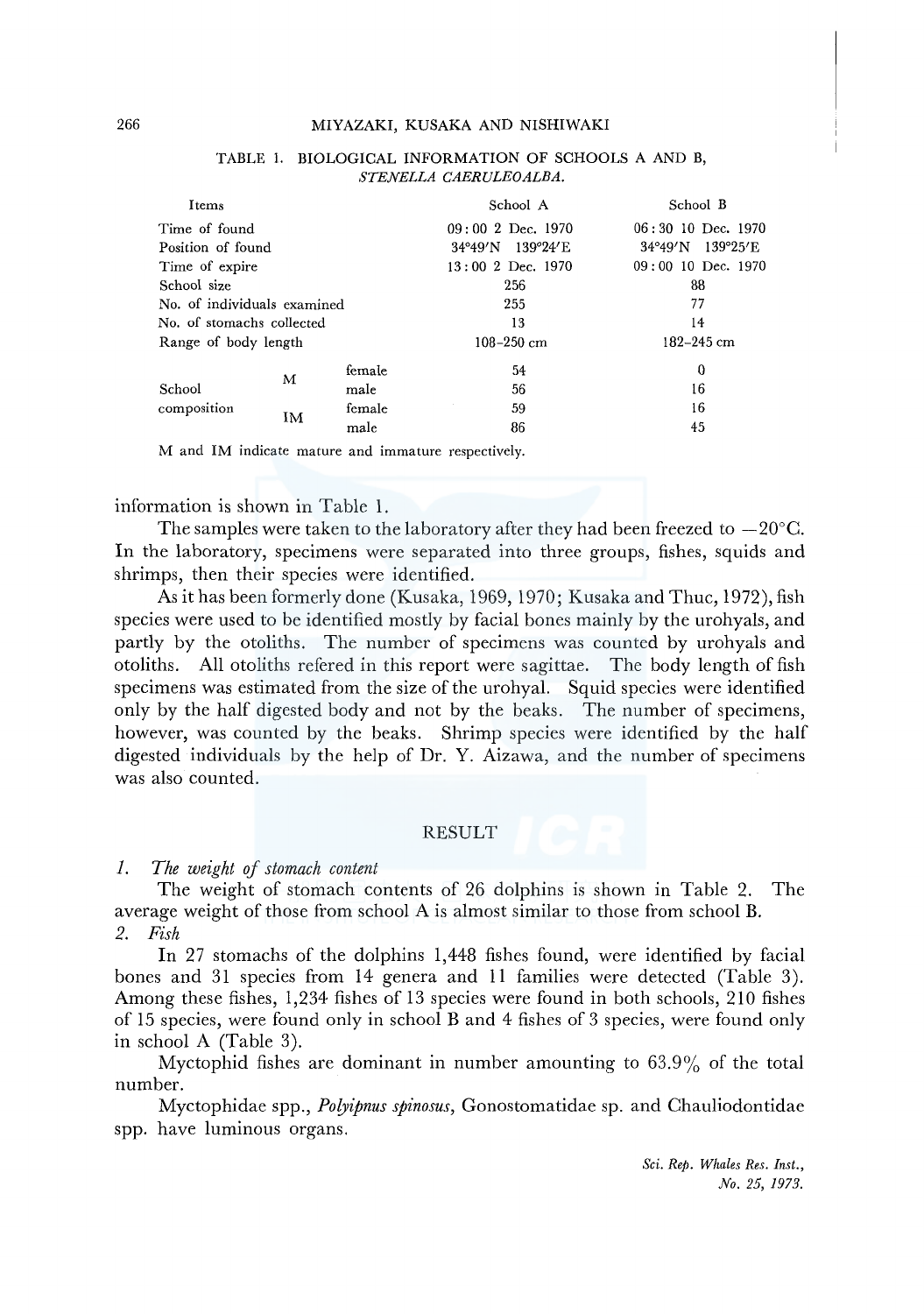

Fig. 1. Surface isothermal line around Sagami Bay in Dec. 1970 (Japanese Maritime Safety Agency, 1970), with the position of finding of the schools A and B. Broken line indicates 200 m contour line of the depth. K and F indicate Kawana and Futo.

The ranges of estimated body length of fish species are shown in Fig. 3.

By the otoliths 5,410 fishes were identified and represented 4 species belong to 3 genera and 3 families. These four species are *Diaphus elucens, Polyipnus spinosus, Diaphus coeruleus* and *Argentina semifasciata.* 

The average number of fishes in the stomachs counted by the number of otoliths is higher than that counted by the number of urohyals (Table 2, Fig. 2). This difference in number may indicate the fact that otoliths remain in the first stomach longer than urohyals. Possibly, the process of digestion is more proceeded in the stomachs from school A than in those from school **B,** because the ratio of the number of urohyals to that of otoliths is lower in the stomachs from school A. *3. Squid* 

Thirty five squids found in 19 stomachs were identified by the half digested specimens and represented 2 species from 2 genera and 2 families (Table 4).

The number of individuals and the mantle length frequency of these two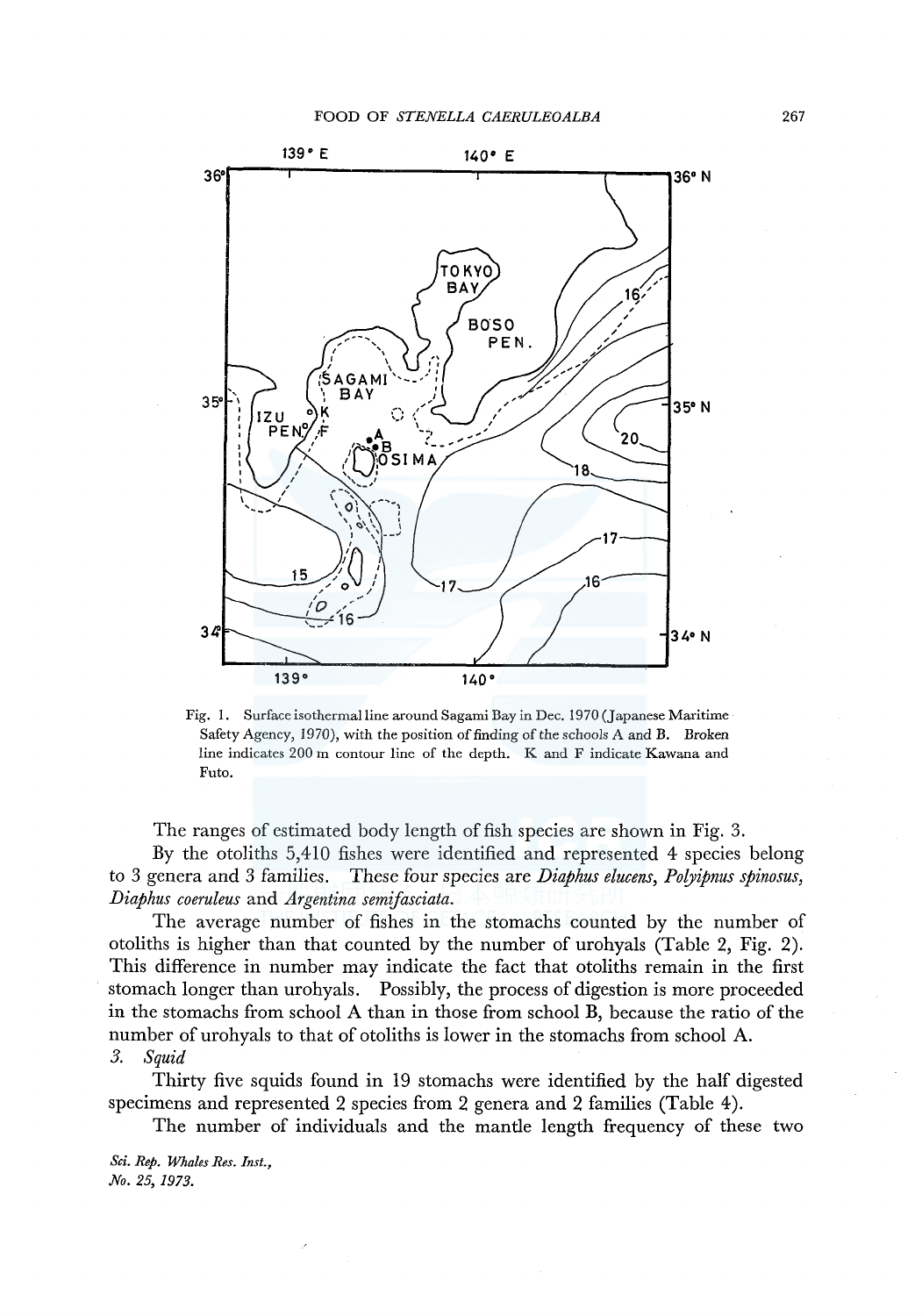### TABLE 2. THE CONTENT OF FIRST STOMACHS OF *STENELLA CAERULEOALBA.*

|        | Serial                  | Weight of                |                   | Fish            |               | Squid        |                  |                         |  |
|--------|-------------------------|--------------------------|-------------------|-----------------|---------------|--------------|------------------|-------------------------|--|
| School | Number                  | Stomach<br>content $(g)$ | No.<br>Otoliths/2 | No.<br>Urohyals | No.<br>H.D.I. | No.<br>Beaks | No.<br>H.D.I.    | Shrimp<br>No.<br>H.D.I. |  |
| A      | $\overline{\mathbf{2}}$ | 1500                     | 116               | 57              | 10            | 47           | $\boldsymbol{2}$ | 154                     |  |
|        | 3                       |                          | 124               | 39              |               | 31           | 3                | 120                     |  |
|        | $\overline{4}$          | 1150                     | 178               | 35              | $\mathbf{1}$  | 37           | 3                | 85                      |  |
|        | $\sqrt{5}$              | 660                      | 105               | 23              |               | 31           |                  | 173                     |  |
|        | 21                      | 1380                     | 133               | 35              |               | 42           | 3                | 58                      |  |
|        | 29                      | 885                      | 209               | 12              |               | 42           | 1                | 189                     |  |
|        | 30                      | 1245                     | 265               | 11              |               | 29           | 4                | 21                      |  |
|        | 31                      | 440                      | 135               | 13              |               | 35           |                  | 6                       |  |
|        | 32                      | 410                      | 283               | 12              |               | $\bf{8}$     |                  | 13                      |  |
|        | 33                      | 1310                     | 135               | 23              | 8             | 47           | $\overline{2}$   | 86                      |  |
|        | 34                      | 500                      | 309               | 9               |               | 46           |                  | 93                      |  |
|        | 35                      | 965                      | 129               | 19              |               | 38           | 3                | 106                     |  |
|        | 36                      | 1285                     | 49                | 27              |               | 13           | 1                | 140                     |  |
|        | Total                   | 11730                    | 2170              | 315             | 19            | 456          | 22               | 1244                    |  |
|        | Ave.                    | 978                      | 167               | 24              |               | 35           |                  | 96                      |  |
|        | S.D.                    | 392                      | 77                | 14              |               | 13           |                  | 60                      |  |
| в      | 1                       | 2095                     | 235               | 189             |               | 139          |                  | 67                      |  |
|        | 15                      | 1010                     | 149               | 90              |               | 89           | $\mathbf{1}$     | 34                      |  |
|        | 16                      | 285                      | 175<br>55         |                 |               | 75           |                  | 25                      |  |
|        | 17                      | 1000                     | 308               | 81              |               | 128          | $\boldsymbol{2}$ | 20                      |  |
|        | 18                      | 1465                     | 304               | 30              | 3             | 27           | $\mathbf{1}$     | 208                     |  |
|        | 19                      | 1595                     | 117               | 25              | 14            | 27           | $\mathbf{I}$     | 167                     |  |
|        | 20                      | 1650                     | 302               | 140             |               | 94           | 1                | 48                      |  |
|        | 22                      | 910                      | 172               | 97              | 1             | 108          | $\overline{2}$   | 9                       |  |
|        | 23                      | 1135                     | 189               | 54              | $\mathbf{1}$  | 98           |                  | 14                      |  |
|        | 24                      | 935                      | 172               | 51              | $\mathbf{1}$  | 43           | $\mathbf{1}$     | 62                      |  |
|        | 25                      | 1095                     | 199               | 98              |               | 156          | $\mathbf{1}$     | 17                      |  |
|        | 26                      | 1110                     | 371               | 100             |               | 121          |                  | $\overline{\textbf{4}}$ |  |
|        | 27                      | 1140                     | 192               | 75              |               | 70           | 1                | 36                      |  |
|        | 28                      | 790                      | 355               | 48              |               | 174          | $\overline{2}$   | 16                      |  |
|        | Total                   | 16215                    | 3240              | 1133            | 30            | 1349         | 13               | 727                     |  |
|        | Ave.                    | 1158                     | 231               | 81              |               | 96           |                  | 52                      |  |
|        | S.D.                    | 434                      | 81                | 44              |               | 50           |                  | 61                      |  |

H.D.I. : indicates half digested individuals.

species are shown in Fig. 4.

*Todarodes pacificus* is found in both schools. *Symplectoteuthis luminosa* is found only in school B.

The number of beaks is higher in school B than in school A (Table 2, Fig. 2). *4. Shrimp* 

In 27 stomachs 1,971 shrimps found were identified by the half digested shrimps. Four species from 4 genera and 3 families were observed (Table 5). All individuals except one belong to 3 species. Only individual of 1 species is from school B.

*Bentheogennema borealis* is dominant in number which amounts to 85.6% of the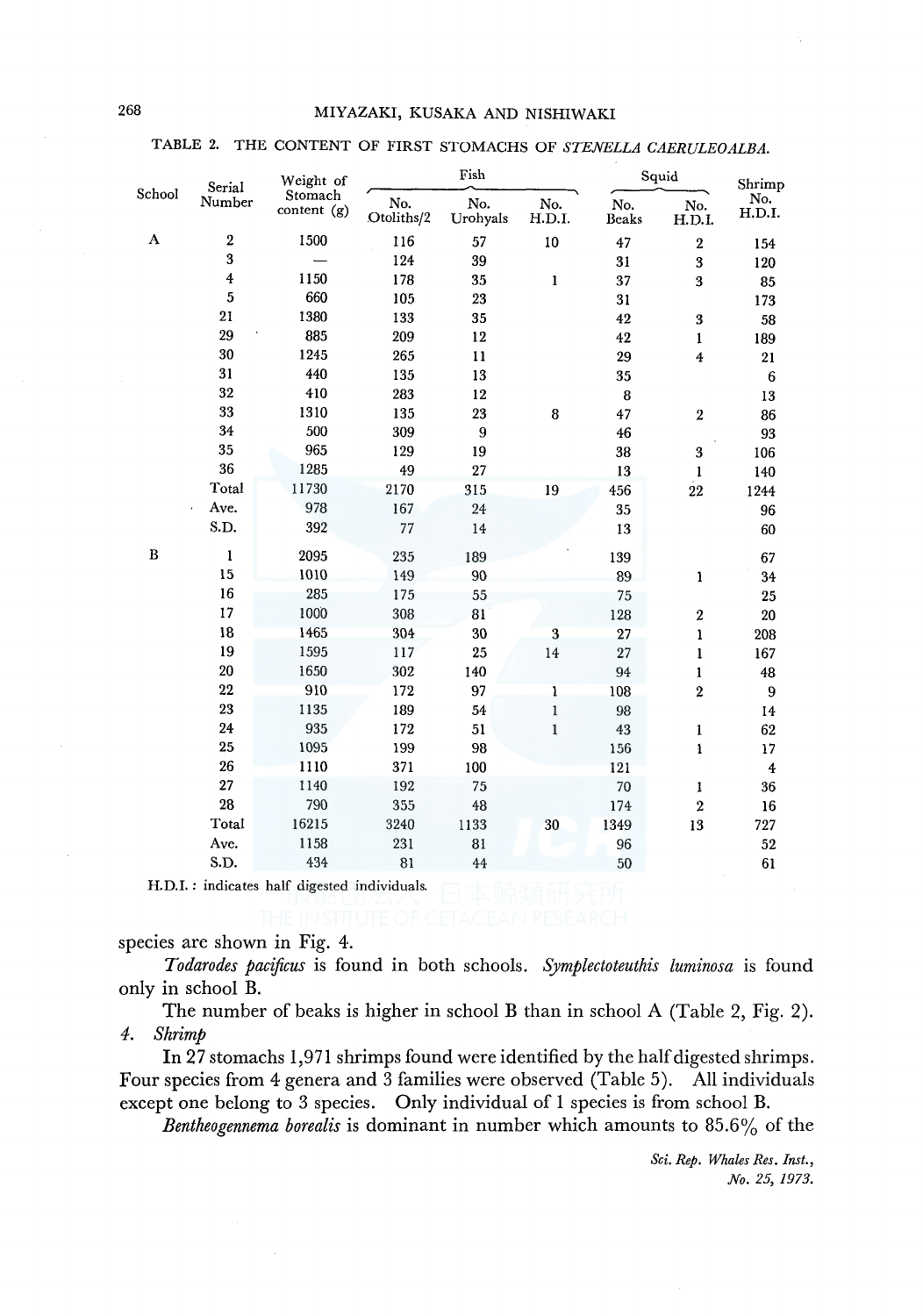

Fig. 2. Number of individuals eaten by *Stenellacaeruleoalba* in schools A and B. Vertical line, range; box, range of a standard deviation; horizontal line in box, average.

total number of shrimps.

The ranges of the total length of *B. borealis* and *Pasiphaea* sp. are 38-68 mm and 110-130 mm, respectively.

The number of individuals found in school A is almost similar to that in school **B**  (Table 2, Fig. 2).

#### DISCUSSION

The number of fish specimens is  $59\%$  of the total number of all specimens. It is considered that *Stenella caeruleoalba* feeds mainly on fish. Among fish species, Myctophids is the most dominant in number. The results are similar to those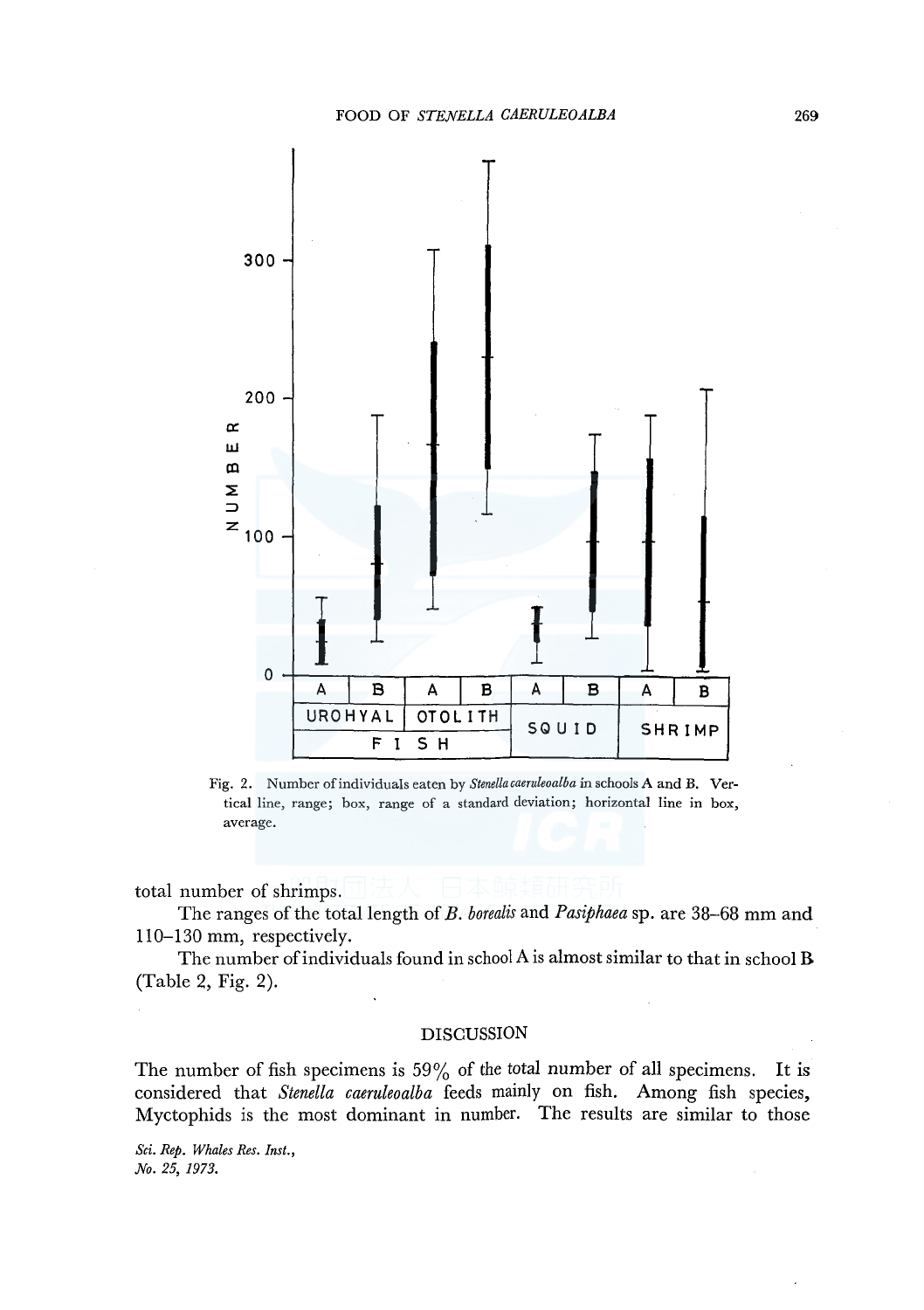## MIYAZAKI, KUSAKA AND NISHIWAKI

TABLE 3. SPECIES AND NUMBERS OF FISHES IN

|                                |                |                  |                         |             |              |                |              | School A |                  |         |              |              |              |                                                                                                |  |
|--------------------------------|----------------|------------------|-------------------------|-------------|--------------|----------------|--------------|----------|------------------|---------|--------------|--------------|--------------|------------------------------------------------------------------------------------------------|--|
| Serial number $\rightarrow$    | $\overline{2}$ | 3                | $\overline{\mathbf{4}}$ | 5           | 21           | 29             | 30           | 31       | 32               | 33      | 34           | 35           | 36           | Total                                                                                          |  |
| Species of fishes $\downarrow$ |                |                  |                         |             |              |                |              |          |                  |         |              |              |              |                                                                                                |  |
| Myctophidae                    |                |                  |                         |             |              |                |              |          |                  |         |              |              |              |                                                                                                |  |
| Myctophum orientale            |                |                  |                         |             |              |                |              |          |                  |         |              |              |              |                                                                                                |  |
| Diaphus elucens                | 26             | 31               | 20                      | 9           | 19           | 4              | 1            |          | $\boldsymbol{3}$ | 9       | 4            | 5            | 6            | 137                                                                                            |  |
| Diaphus coeruleus              |                |                  | 1                       |             |              |                |              |          | $\mathbf{I}$     | Ī       |              |              | $\mathbf{1}$ | $\overline{\mathbf{4}}$                                                                        |  |
| Lampanyctus jordani            |                |                  |                         |             |              |                |              |          |                  |         |              |              |              |                                                                                                |  |
| Diaphus sp. A                  |                | ı                |                         |             |              |                |              |          |                  |         |              |              |              | 1                                                                                              |  |
| Diaphus sp. B                  |                |                  |                         |             |              |                |              |          |                  |         |              |              |              |                                                                                                |  |
| Nemichthyidae                  |                |                  |                         |             |              |                |              |          |                  |         |              |              |              |                                                                                                |  |
| Nemichthys scolopaceus         | 9              | 3                | 6                       | 6           | 5            | 2              |              |          |                  | 4       |              | $\mathbf 2$  | 3            | 40                                                                                             |  |
| Emmelichthyidae                |                |                  |                         |             |              |                |              |          |                  |         |              |              |              |                                                                                                |  |
| Erythrocles schlegeli          | 12             | 1                | $\bf{3}$                | 7           | 6            | 3              | 6            | 12       | 8                | 8       | 4            | 9            | 15           | 94                                                                                             |  |
| Erythrocles sp.                |                |                  |                         |             |              |                |              |          |                  |         |              |              |              |                                                                                                |  |
| Chauliodontidae                |                |                  |                         |             |              |                |              |          |                  |         |              |              |              |                                                                                                |  |
| Chauliodus sloani              | $\bf{l}$       | $\boldsymbol{2}$ | $\mathbf{I}$            |             | ı            |                | 3            | 1        |                  | ı       |              | 1            | ı            | 12                                                                                             |  |
| Chauliodus sp.                 |                |                  |                         |             |              |                |              |          |                  |         |              |              |              |                                                                                                |  |
| Paralepididae                  |                |                  |                         |             |              |                |              |          |                  |         |              |              |              |                                                                                                |  |
| Lestidium sp. A                | 1              |                  | 1                       |             |              |                |              |          |                  |         | $\mathbf{1}$ |              |              | 3                                                                                              |  |
| Lestidium sp. B                | $\mathbf{1}$   |                  |                         | $\mathbf 1$ | I            | $\mathbf{I}$   |              |          |                  |         |              | $\mathbf{1}$ |              | 5                                                                                              |  |
| Lestidium sp. C                | $\mathbf{I}$   |                  |                         |             |              |                |              |          |                  |         |              |              |              |                                                                                                |  |
| Lestidium sp. D                |                |                  |                         |             |              |                |              |          |                  |         |              |              |              |                                                                                                |  |
| Lestidium sp. E                |                |                  |                         |             |              |                |              |          |                  |         |              |              | $\mathbf{1}$ | $\mathbf{1}% _{T}\left  \mathbf{1}\right\rangle =\mathbf{1}_{T}\left  \mathbf{1}\right\rangle$ |  |
| Lestidium sp. F                |                |                  |                         |             |              |                |              |          |                  |         |              |              |              |                                                                                                |  |
| Lestidium sp. G                |                |                  |                         |             |              |                |              |          |                  |         |              |              |              |                                                                                                |  |
| Lestidium sp. H                |                |                  |                         |             |              |                |              |          |                  |         |              |              |              |                                                                                                |  |
| Sternoptychidae                |                |                  |                         |             |              |                |              |          |                  |         |              |              |              |                                                                                                |  |
| Polyipnus spinosus             |                |                  |                         |             |              |                |              |          |                  |         |              |              |              |                                                                                                |  |
| Argyropelecus hemigymnus       |                |                  | ı                       |             |              |                | $\mathbf{1}$ |          |                  |         |              |              |              | $\boldsymbol{2}$                                                                               |  |
| Argentinidae                   |                |                  |                         |             |              |                |              |          |                  |         |              |              |              |                                                                                                |  |
| Argentina semifasciata         | 6              |                  | ı                       |             |              | $\overline{2}$ |              |          |                  |         |              |              |              | 9                                                                                              |  |
| Argentina sp.                  |                |                  |                         |             | 1            |                |              |          |                  |         |              |              |              | $\mathbf{1}$                                                                                   |  |
| Acinaceidae                    |                |                  |                         |             |              |                |              |          |                  |         |              |              |              |                                                                                                |  |
| Acinacea sp. A                 |                | $\mathbf{1}$     | 1                       |             | $\mathbf{1}$ |                |              |          |                  |         |              |              |              | 3                                                                                              |  |
| Acinacea sp. B                 |                |                  |                         |             |              |                |              |          |                  |         |              | $\mathbf{I}$ |              | $\mathbf{I}% _{T}=\mathbf{I}_{T}\cup\mathbf{I}_{T}$                                            |  |
| Acinacea sp. C                 |                |                  |                         |             | ı            |                |              |          |                  |         |              |              |              | $\mathbf{I}$                                                                                   |  |
| Acinacea sp. D                 |                |                  |                         |             |              |                |              |          |                  |         |              |              |              |                                                                                                |  |
| Acinacea sp. E                 |                |                  |                         |             |              |                |              |          |                  |         |              |              |              |                                                                                                |  |
| Lutjanidae                     |                |                  |                         |             |              |                |              |          |                  |         |              |              |              |                                                                                                |  |
| Lutjanus sp.                   |                |                  |                         |             |              |                |              |          |                  |         |              |              |              |                                                                                                |  |
| Priacanthidae                  |                |                  |                         |             |              |                |              |          |                  |         |              |              |              |                                                                                                |  |
| Priacanthus sp.                |                |                  |                         |             |              |                |              |          |                  |         |              |              |              |                                                                                                |  |
| Gonostomatidae                 |                |                  |                         |             |              |                |              |          |                  |         |              |              |              |                                                                                                |  |
| Gonostoma sp.                  |                |                  |                         |             |              |                |              |          |                  |         |              |              |              |                                                                                                |  |
| Total species number           | 8              | 6<br>39          | 9                       | 4<br>23     | 8<br>35      | 5<br>12        | 4<br>11      | 2<br>13  | 3<br>12          | 5<br>23 | 3<br>9       | 6<br>19      | 6<br>27      |                                                                                                |  |
| Total individual number        | 57             |                  | 35                      |             |              |                |              |          |                  |         |              |              |              | 315                                                                                            |  |

*Sci. Rep. Whales Res. Inst., No. 25, 1973.* 

270

 $\ddot{\phantom{1}}$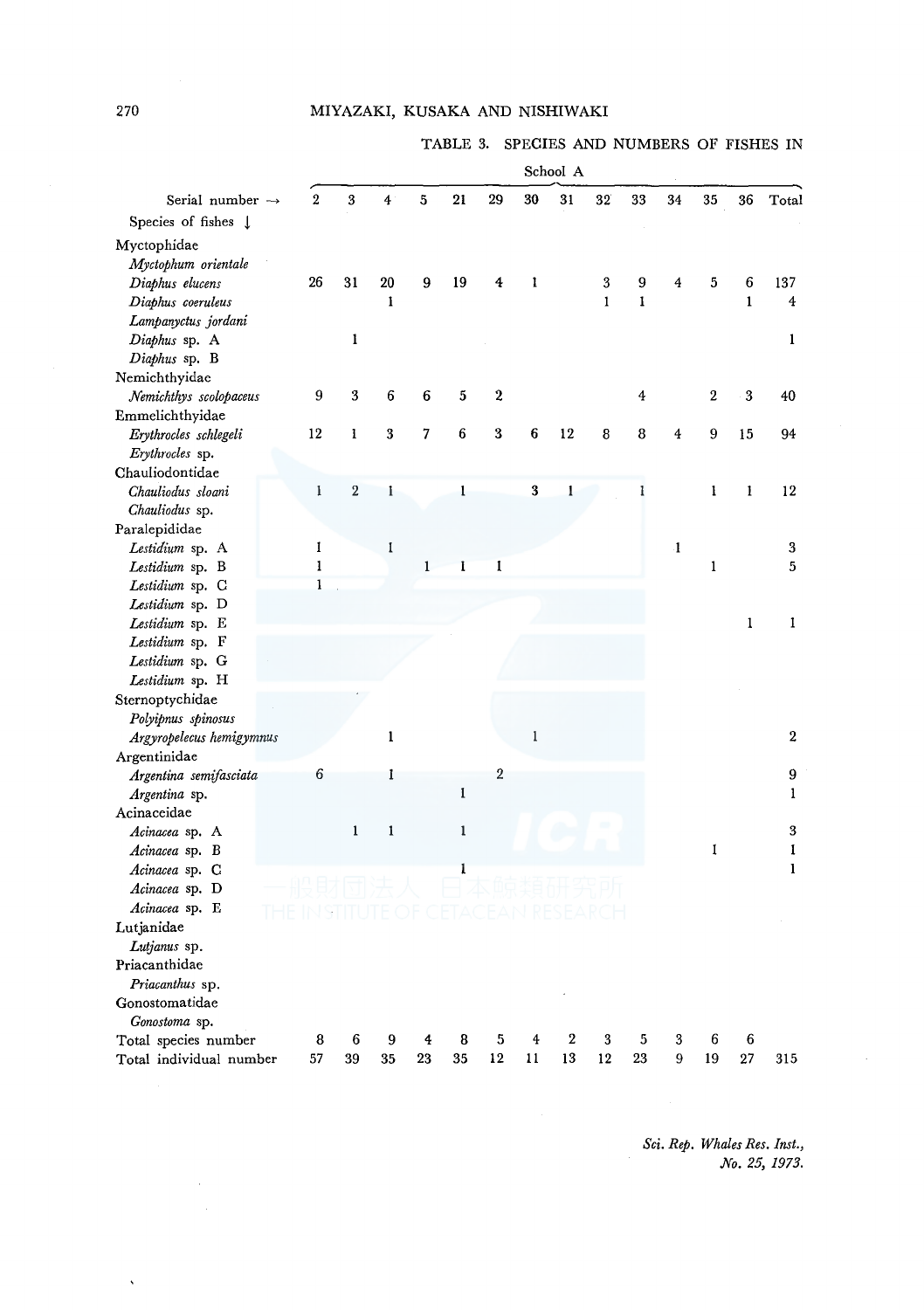## FOOD OF *STENELLA CAERULEOALBA*

|                          | School B         |                         |                         |                     |                        |                      |                         |                            |                                                    |                                           |                                           |                                                                                                                                                                                                                                                                                                                                                                                                                                                                                    |                  |                                        |                                                    |
|--------------------------|------------------|-------------------------|-------------------------|---------------------|------------------------|----------------------|-------------------------|----------------------------|----------------------------------------------------|-------------------------------------------|-------------------------------------------|------------------------------------------------------------------------------------------------------------------------------------------------------------------------------------------------------------------------------------------------------------------------------------------------------------------------------------------------------------------------------------------------------------------------------------------------------------------------------------|------------------|----------------------------------------|----------------------------------------------------|
| $\overline{1}$           | 15               | $16\,$                  | $17\,$                  | $18\,$              | $19\,$                 | $20\,$               | 22                      | 23                         | 24                                                 | 25                                        | 26                                        | 27                                                                                                                                                                                                                                                                                                                                                                                                                                                                                 | ${\bf 28}$       | Total                                  | Total                                              |
| $6\phantom{1}6$          | $\sqrt{7}$       | $\sqrt{5}$              | $\bf{4}$                |                     |                        | $\boldsymbol{9}$     | $10\,$                  | $\bf 3$                    | $\,1\,$                                            | $11\,$                                    | $\mathbf{1}$                              | $\bf 3$                                                                                                                                                                                                                                                                                                                                                                                                                                                                            | $\bf 2$          | 67                                     | 67                                                 |
| 84                       | 59               | $\sqrt{27}$             | $40\,$                  | 14                  | 6                      | 67                   | 60                      | $30\,$                     | 31                                                 | 51                                        | 73                                        | 35                                                                                                                                                                                                                                                                                                                                                                                                                                                                                 | $32\,$           | 609                                    | 746                                                |
| $\sqrt{3}$<br>${\bf 36}$ | $\,2$<br>$\,2\,$ | $\mathbf{1}$            | $\mathbf 1$             |                     | $\,2\,$                | $\overline{4}$<br>30 |                         | $\sqrt{2}$<br>$\mathbf{1}$ | $\overline{\mathbf{2}}$<br>$\overline{\mathbf{3}}$ | $\overline{\mathbf{5}}$<br>$\overline{2}$ | $\overline{\mathbf{5}}$<br>$\overline{2}$ |                                                                                                                                                                                                                                                                                                                                                                                                                                                                                    |                  | 23<br>80                               | $\bf 27$<br>$\overline{a}$<br>80                   |
|                          |                  |                         |                         |                     |                        | $\,2\,$              |                         | $\mathbf{l}$               |                                                    |                                           |                                           |                                                                                                                                                                                                                                                                                                                                                                                                                                                                                    |                  | $\sqrt{3}$                             | $\overline{4}$                                     |
|                          | $\mathbf 1$      | $\sim$                  |                         |                     |                        |                      |                         | $\mathbf{l}$               |                                                    |                                           |                                           |                                                                                                                                                                                                                                                                                                                                                                                                                                                                                    |                  | $\sqrt{2}$                             | $\overline{2}$                                     |
| $18\,$                   | $\bf{4}$         | $\boldsymbol{7}$        | $23\,$                  | $\bf 3$             | $\,2\,$                | $14\,$               | $15\,$                  | $\mathbf 5$                | $\overline{\mathbf{7}}$                            | $20\,$                                    | $\sqrt{5}$                                | ${\bf 21}$                                                                                                                                                                                                                                                                                                                                                                                                                                                                         | $\boldsymbol{6}$ | 150                                    | 190                                                |
| 94                       | $\bf 3$          |                         | $\mathbf 1$             |                     | $\,6\,$                | $12\,$               |                         | $\bf{l}$                   |                                                    |                                           |                                           |                                                                                                                                                                                                                                                                                                                                                                                                                                                                                    |                  | $\bf 23$                               | 117                                                |
|                          |                  |                         | $\mathbf{1}$            |                     |                        |                      |                         |                            |                                                    |                                           |                                           |                                                                                                                                                                                                                                                                                                                                                                                                                                                                                    |                  | $\mathbf{1}$                           | $\mathbf{1}$                                       |
| $\boldsymbol{6}$         | $\boldsymbol{9}$ | $\bf 8$                 | $\overline{\mathbf{5}}$ |                     | $\mathbf 1$            | $\overline{4}$       | $\overline{\mathbf{5}}$ | $\boldsymbol{6}$           | $\,2\,$                                            | $\overline{5}$                            | $\overline{9}$                            | $1\,1$                                                                                                                                                                                                                                                                                                                                                                                                                                                                             | $\boldsymbol{6}$ | $77\,$                                 | 89                                                 |
| $\bf 4$                  | $\mathbf{l}$     |                         | $\overline{4}$          |                     |                        | $\sqrt{2}$           | $\,1$                   | $\overline{3}$             |                                                    | $\,1$                                     |                                           | $\overline{\mathbf{3}}$                                                                                                                                                                                                                                                                                                                                                                                                                                                            | $\,2\,$          | $\bf{21}$                              | $\bf 21$                                           |
|                          | $\mathbf{1}$     |                         |                         |                     |                        | $\overline{3}$       |                         | $\mathbf{1}$               | $\mathbf{1}$                                       |                                           |                                           | $\mathbf{I}% _{t}\left  \mathbf{I}_{t}\right $                                                                                                                                                                                                                                                                                                                                                                                                                                     |                  | $\sqrt{7}$                             | 10                                                 |
| $\overline{4}$           |                  |                         |                         |                     |                        |                      |                         |                            |                                                    | $\overline{2}$                            |                                           |                                                                                                                                                                                                                                                                                                                                                                                                                                                                                    |                  | $\boldsymbol{6}$<br>$\overline{7}$     | $\bar{1}1$                                         |
| $\bf{l}$                 |                  |                         | $\mathbf{1}$            |                     |                        | $\overline{2}$       | $\overline{\mathbf{3}}$ |                            | $\mathbf{l}$                                       |                                           |                                           |                                                                                                                                                                                                                                                                                                                                                                                                                                                                                    |                  | $\mathbf 1$                            | $\bf{8}$<br>$\mathbf 1$                            |
|                          |                  |                         |                         |                     |                        |                      |                         |                            |                                                    |                                           |                                           |                                                                                                                                                                                                                                                                                                                                                                                                                                                                                    |                  |                                        | $\mathbf 1$                                        |
| $\pmb{1}$<br>$\mathbf 1$ |                  |                         |                         |                     |                        |                      |                         |                            |                                                    |                                           |                                           |                                                                                                                                                                                                                                                                                                                                                                                                                                                                                    |                  | $\mathbf 1$<br>$\mathbf 1$             | $^\circ$ 1<br>$\mathbf{l}$                         |
|                          | $\mathbf 1$      | $\mathbf i$             |                         | $\mathbf 1$         |                        | $\mathbf{I}$         |                         |                            |                                                    |                                           |                                           |                                                                                                                                                                                                                                                                                                                                                                                                                                                                                    |                  | $\pmb{4}$                              | $\boldsymbol{4}$                                   |
| $14\,$                   | $\mathbf I$      | $\mathbf 1$             | $\sqrt{2}$              | $\mathbf 1$         |                        |                      |                         |                            |                                                    |                                           |                                           |                                                                                                                                                                                                                                                                                                                                                                                                                                                                                    |                  | 19                                     | 19                                                 |
|                          |                  |                         |                         |                     |                        |                      |                         |                            |                                                    |                                           |                                           |                                                                                                                                                                                                                                                                                                                                                                                                                                                                                    |                  |                                        | $\sqrt{2}$                                         |
| $\,2$                    |                  |                         |                         | $\sqrt{3}$          | $\,$ I                 |                      |                         |                            |                                                    |                                           |                                           |                                                                                                                                                                                                                                                                                                                                                                                                                                                                                    |                  | $\bf 6$                                | 15                                                 |
|                          |                  |                         |                         |                     |                        |                      |                         |                            |                                                    |                                           |                                           |                                                                                                                                                                                                                                                                                                                                                                                                                                                                                    |                  |                                        | $\mathbf 1$                                        |
|                          | $\mathbf{1}$     | $\overline{\mathbf{2}}$ | $\,1$                   |                     |                        |                      | $\overline{2}$          | $\mathbf 1$                | $\mathbf 1$                                        | $\mathbf{1}$                              |                                           |                                                                                                                                                                                                                                                                                                                                                                                                                                                                                    |                  | $\overline{9}$                         | $12\,$                                             |
|                          |                  | $\mathbf 1$             |                         | $\,$ $\,$           |                        |                      |                         |                            |                                                    |                                           |                                           |                                                                                                                                                                                                                                                                                                                                                                                                                                                                                    |                  | $\overline{\mathbf{2}}$<br>$\mathbf 1$ | $\overline{\mathbf{3}}$<br>$\overline{\mathbf{2}}$ |
|                          |                  |                         |                         | $\mathbf{1}$        |                        | $\mathbf{1}$         |                         |                            | $\bf{l}$                                           |                                           |                                           |                                                                                                                                                                                                                                                                                                                                                                                                                                                                                    |                  | $\overline{\mathbf{2}}$                | $\overline{\mathbf{2}}$                            |
|                          |                  |                         |                         |                     |                        |                      |                         |                            | $\mathbf{1}$                                       |                                           |                                           |                                                                                                                                                                                                                                                                                                                                                                                                                                                                                    |                  | $\mathbf{1}$                           | $\mathbf{1}$                                       |
| $\bf{3}$                 | $\pmb{1}$        |                         |                         |                     | $\mathbf 1$            |                      |                         |                            |                                                    |                                           |                                           | $\mathbf{I}% _{t}\left  \mathbf{I}_{t}\right  ^{-1}\left  \mathbf{I}_{t}\right  ^{-1}\left  \mathbf{I}_{t}\right  ^{-1}\left  \mathbf{I}_{t}\right  ^{-1}\left  \mathbf{I}_{t}\right  ^{-1}\left  \mathbf{I}_{t}\right  ^{-1}\left  \mathbf{I}_{t}\right  ^{-1}\left  \mathbf{I}_{t}\right  ^{-1}\left  \mathbf{I}_{t}\right  ^{-1}\left  \mathbf{I}_{t}\right  ^{-1}\left  \mathbf{I}_{t}\right  ^{-1}\left  \mathbf{I}_{t}\right  ^{-1}\left  \mathbf{I}_{t}\right  ^{-1}\left $ |                  | $\boldsymbol{6}$                       | $\bf 6$                                            |
| $\,2\,$                  |                  |                         |                         |                     |                        |                      |                         |                            |                                                    |                                           |                                           |                                                                                                                                                                                                                                                                                                                                                                                                                                                                                    |                  | $\bf 2$                                | $\bf 2$                                            |
| $\mathbf 1$              |                  |                         |                         |                     |                        | $\mathbf 1$          |                         |                            |                                                    |                                           |                                           |                                                                                                                                                                                                                                                                                                                                                                                                                                                                                    |                  | $\overline{\mathbf{2}}$                | $\bf 2$                                            |
| 17<br>189                | 13<br>90         | $11\,$<br>55            | $\boldsymbol{9}$<br>81  | ${\bf 8}$<br>$30\,$ | $\boldsymbol{7}$<br>25 | 13<br>140            | ${\bf 8}$<br>97         | $11\,$<br>54               | $11\,$<br>51                                       | 9<br>$98\,$                               | $\boldsymbol{6}$<br>100                   | $\overline{7}$<br>${\bf 75}$                                                                                                                                                                                                                                                                                                                                                                                                                                                       | 5<br>48          | 1133                                   | 1448                                               |

# THE STOMACHS OF *STENELLA CAERULEOALBA.*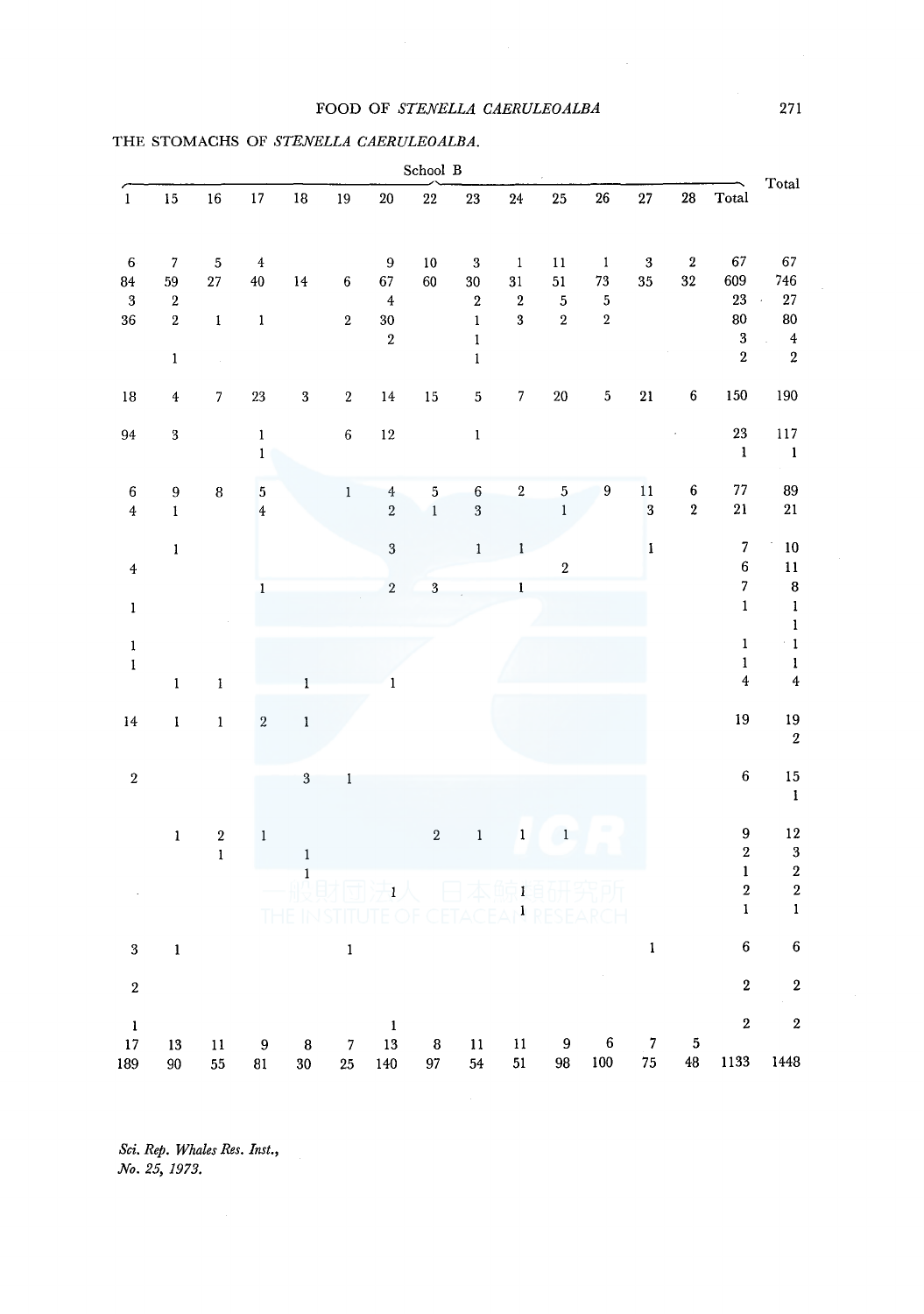## MIYAZAKI, KUSAKA AND NISHIWAKI

#### TABLE 4. SPECIES AND NUMBERS OF SQUIDS IN

|                                                  |              | School A |          |          |          |          |          |          |        |          |          |          |          |            |
|--------------------------------------------------|--------------|----------|----------|----------|----------|----------|----------|----------|--------|----------|----------|----------|----------|------------|
| Serial number $\rightarrow$                      |              | 3        | 4        | 5        | 21       | 29       | 30       | 31       | 32     | 33       | 34       | 35       | 36       | Total      |
| Species of squids $\downarrow$                   |              |          |          |          |          |          |          |          |        |          |          |          |          |            |
| Todarodes pacificus<br>Symplectoteuthis luminosa | $\mathbf{2}$ | - 3      | - 3      |          | 3        |          | 4        |          |        |          |          | 3        |          | 33         |
| Unidentified species<br>Total                    | 47<br>49     | 31<br>34 | 37<br>40 | 31<br>31 | 42<br>45 | 42<br>43 | 29<br>33 | 35<br>35 | 8<br>8 | 47<br>49 | 46<br>46 | 48<br>51 | 13<br>14 | 456<br>478 |

TABLE 5. SPECIES AND NUMBERS OF SHRIMPS IN

|                              |                | School A |    |     |     |     |    |    |    |     |    |     |     |       |
|------------------------------|----------------|----------|----|-----|-----|-----|----|----|----|-----|----|-----|-----|-------|
| Serial number $\rightarrow$  | $\overline{2}$ | 3        | 4  | 5   | 21  | 29  | 30 | 31 | 32 | 33  | 34 | 35  | 36  | Total |
| Species of shrimps $\lfloor$ |                |          |    |     |     |     |    |    |    |     |    |     |     |       |
| Bentheogennema borealis      | 147            | 116      | 70 | 157 | 50. | 168 | 16 | 5. | 10 | 65  | 74 | 97  | 136 | 1111  |
| Pasiphaea sp.                | 6              |          | 13 | 15  | 8   | 19  | 5  |    | 3  | 21  | 14 |     | 4   | 116   |
| Acanthephyra sp.             |                | 4        | 2  |     |     | 2   |    |    |    |     | 5  | 2   |     | 17    |
| Aristeinae sp.               |                |          |    |     |     |     |    |    |    |     |    |     |     |       |
| Total                        | 1.54           | 120      | 85 | 173 | 58  | 189 | 21 | 6  | 13 | -86 | 93 | 106 | 140 | 1244  |
|                              |                |          |    |     |     |     |    |    |    |     |    |     |     |       |



Fig. 3. Range and average (open circle) of the estimated body length of fishes eaten by *Stenella caeruleoalba* in schools A and B. Number indicates the number of individuals.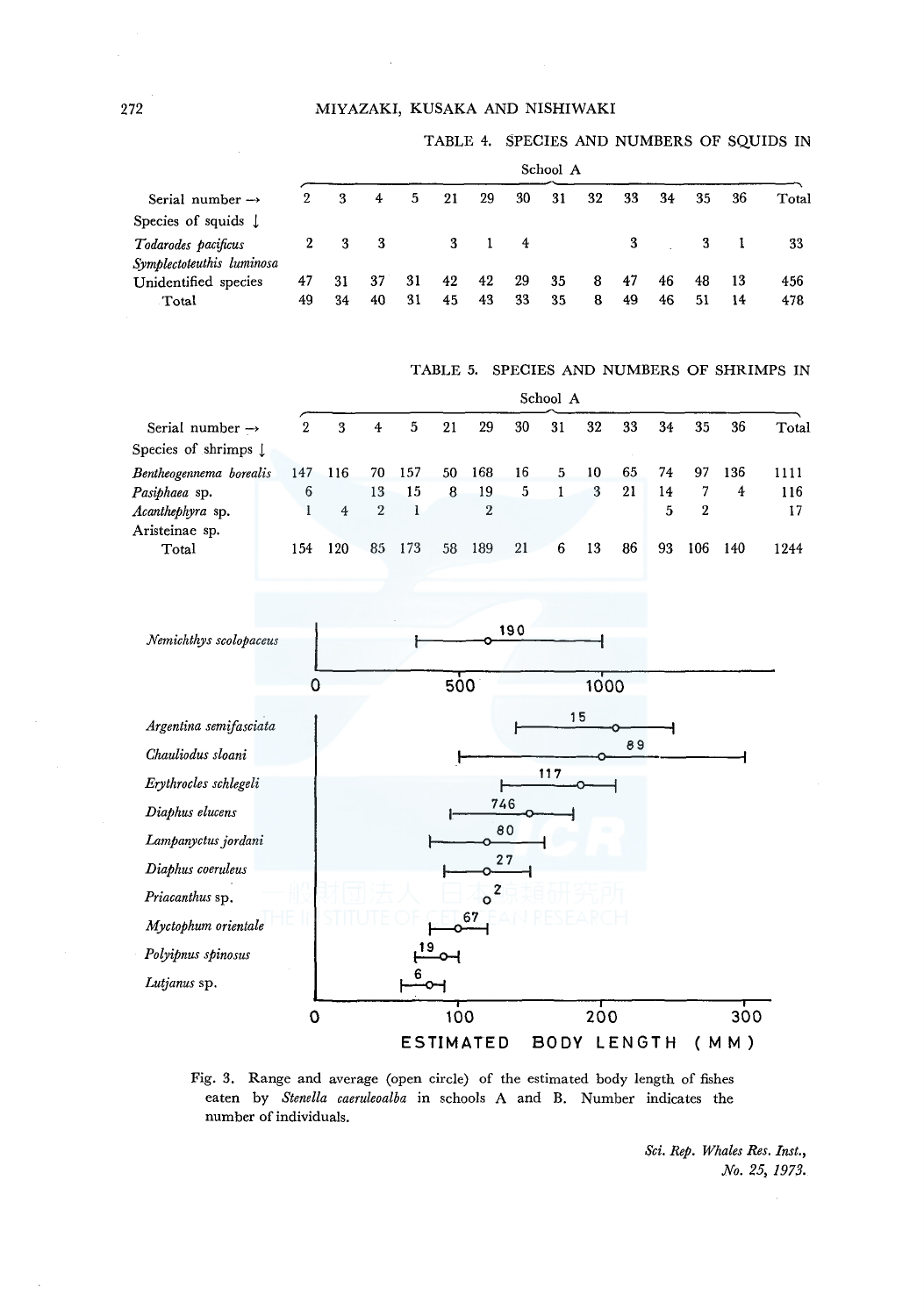|     | School B |     |                   |    |      |    |     |    |    |     |              |    |     |                         |
|-----|----------|-----|-------------------|----|------|----|-----|----|----|-----|--------------|----|-----|-------------------------|
|     | 15       | -16 | -17               | 18 | - 19 | 20 | 22  | 23 | 24 | 25  | $26^{\circ}$ | 27 | 28  | Total                   |
|     |          |     | 1 1 1 1 1 1 1 1 2 |    |      |    |     |    |    |     |              |    |     | $\overline{\mathbf{9}}$ |
|     |          |     | $\overline{2}$    |    |      |    |     |    |    |     |              |    |     | 4                       |
| 139 | 89       | 75  | 128               | 27 | 27   | 94 | 108 | 98 | 43 | 156 | 121          | 70 | 174 | 1349                    |
| 139 | 90       | 75  | 130               | 28 | 28   | 95 | 110 | 98 | 44 | 157 | 121          | 71 | 176 | 1362                    |

## THE STOMACHS OF *STENELLA CAERULEOALBA.*

#### THE STOMACHS OF STENELLA CAERULEOALBA.

|    | School B |    |    |     |     |    |    |    |    |    |                |    |    |       |
|----|----------|----|----|-----|-----|----|----|----|----|----|----------------|----|----|-------|
|    | 15       | 16 | 17 | 18  | 19  | 20 | 22 | 23 | 24 | 25 | 26             | 27 | 28 | Total |
| 63 | 25       | 17 | 9  | 194 | 164 | 39 |    | 5  | 58 |    |                |    |    | 576   |
| 4  | 9        | 7  | 11 | 12  | 3   | 9  | 8  | 8  | 4  | 17 | 3              | 34 | 15 | 145   |
|    |          |    |    |     |     |    |    |    |    |    |                |    |    | 5     |
|    |          |    |    |     |     |    |    |    |    |    |                |    |    |       |
| 67 | 34       | 25 | 20 | 208 | 167 | 48 | 9  | 14 | 62 | 17 | $\overline{4}$ | 36 | 16 | 727   |
|    |          |    |    |     |     |    |    |    |    |    |                |    |    |       |



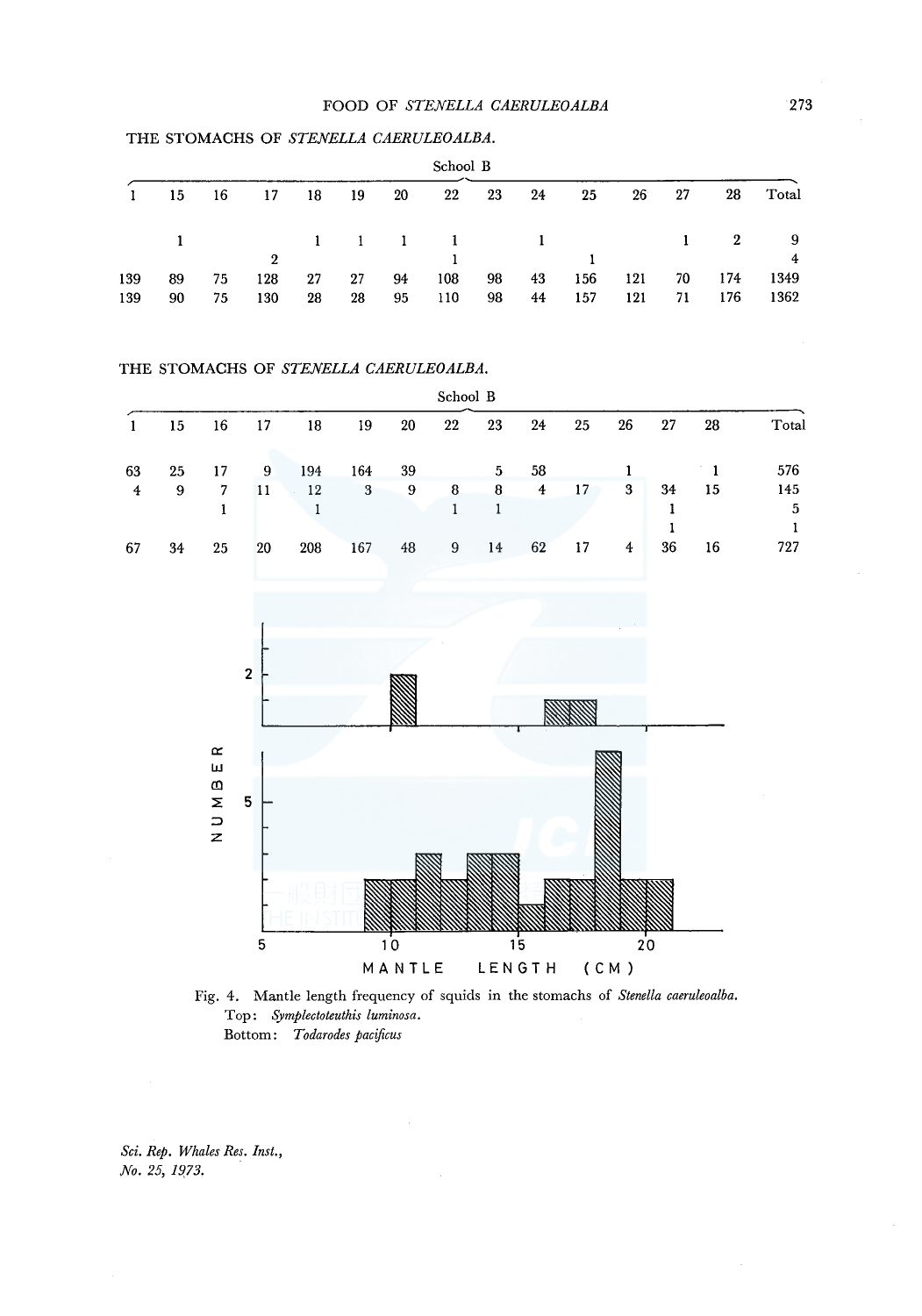formerly studied on *Stenella longirostris* and *Stenella grajfmani* (Fitch and Brownell, 1968). Gonostomatidae spp. is commonly eaten by the above 3 *Stenella* species. Bathylagidae sp., Bregmacerotidae sp., Centrolophidae sp., Paralepididae sp. and Exocoetidae sp. have formerly been found in *S. longirostris* or *S. grajfmani* (Fitch and Brownell, 1968). These species of fish inhabit in the adjacent waters of Japan, but they are not found from *S. caeruleoalba* in this study. The fish species which are found in *S. caeruleoalba* but neither in *S. longirostris* nor in *S. grajfmani,* are 24 species belong to 9 genera and 9 families. Especially, *Chaulidus sloani, Nemichthys scolopaceus*  and *Erythrocles schlegeli* are found abundantly from *S. caeruleoalba.* 

The range of estimated body length of fishes from *S. caeruleoalba* is 60-300 mm. *Nemichthys scolopaceus* which is very slender (B. L. 350-1,000 mm), is an exception. The result is similar to that formerly studied on *S. longirostris* and *grajfmani.* 

Fish species of *Diaphus elucens, Nemichthys scolopaceus* and *Erythrocles schlegeli,* and shrimp species of *Bentheogennema borealis* and *Pasiphaea sp.* are found abundantly in most of the stomachs of the dolphins studied this time.

Fish species of Myctophidae spp., *Polyipnus spinosus,* Gonostomatidae sp. and Chauliodontidae spp. and squid species of *Symplectoteuthis luminosa* have luminous organs. The number of specimens of these species amounts to  $74\%$  of the total number of specimens identified in the present study.

## ACKNOWLEDGMENTS

We are indebted to Dr. Y. Aizawa of the Ocean Research Institute, for his kind help in identification of shrimp, to Mr. T. Tobayama of the Kamogawa Seaworld for presenting us his specimens of otoliths to study, and to Mr. N. Oguro of the Oyster Research Institute, for helping us to collect the specimens. We also thank to the following persons for their kind advices: Dr. T. Kasuya and Dr. K. Numachi of the Ocean Research Institute, and Dr. W. H. Dawbin of the University of Sydney.